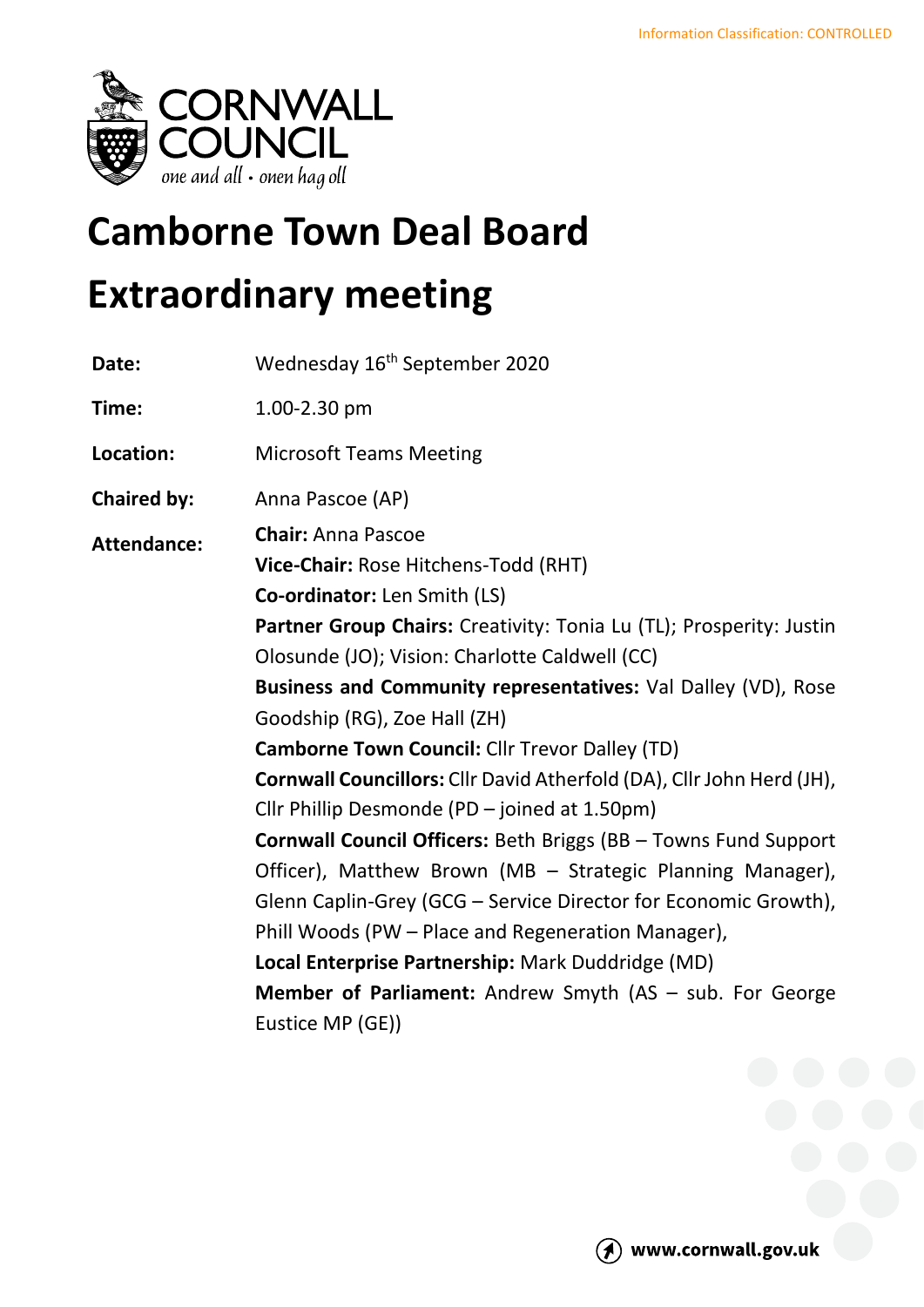### **Minutes Action**

#### 1. **Welcome and Introductions**

• AP welcomed AS, who was substituting for GE.

### 2. **Apologies**

• Lauren Burt (LB), Sue Bradbury (SB – Comms & Engagement Partner Group Chair), Samantha Hughes (SH), CC Paul White (PWh).

### 3. **Declarations of Interest**

• VD declared an interest, although not a pecuniary interest, as a trustee for Camborne Community Centre, with regards to any discussion around the Donald Thomas Centre.

## 4. **Camborne Town Deal Capacity Funding**

- AP noted that this item had been deferred from the Board meeting held on 10<sup>th</sup> September.
- AP thanked LS for working with Cornwall Council colleagues to produce the report.
- RHT queried staffing costs and whether these had been approved by the Board.
- PW advised that BB salary being shared across the four towns was agreed at the Board meeting held on  $20<sup>th</sup>$  March 2020 (item 4).
- PW noted that the replacement of the Coordinator with LS had been time critical but that the Chair was kept up to date with this process and the Board were involved in the tender evaluation process.
- AP noted that the Board had not had sight of the cost or timeframe for the Co-Ordinator and Administrator appointments and this needed to be provided with the next report.
- **ACTION:** PW to provide.
- GCG advised that Officers were working to bring in extra resources, but the impact of Covid and the pressure on Cornwall Council's budget made this difficult.
- GCG suggested that all four Cornish town Chairs could write a joint letter of request for additional funds.
- PW noted that there was a meeting being arranged for all Chairs and Officers to discuss these matters in more detail and that he could produce a letter including issues from all four towns.

PW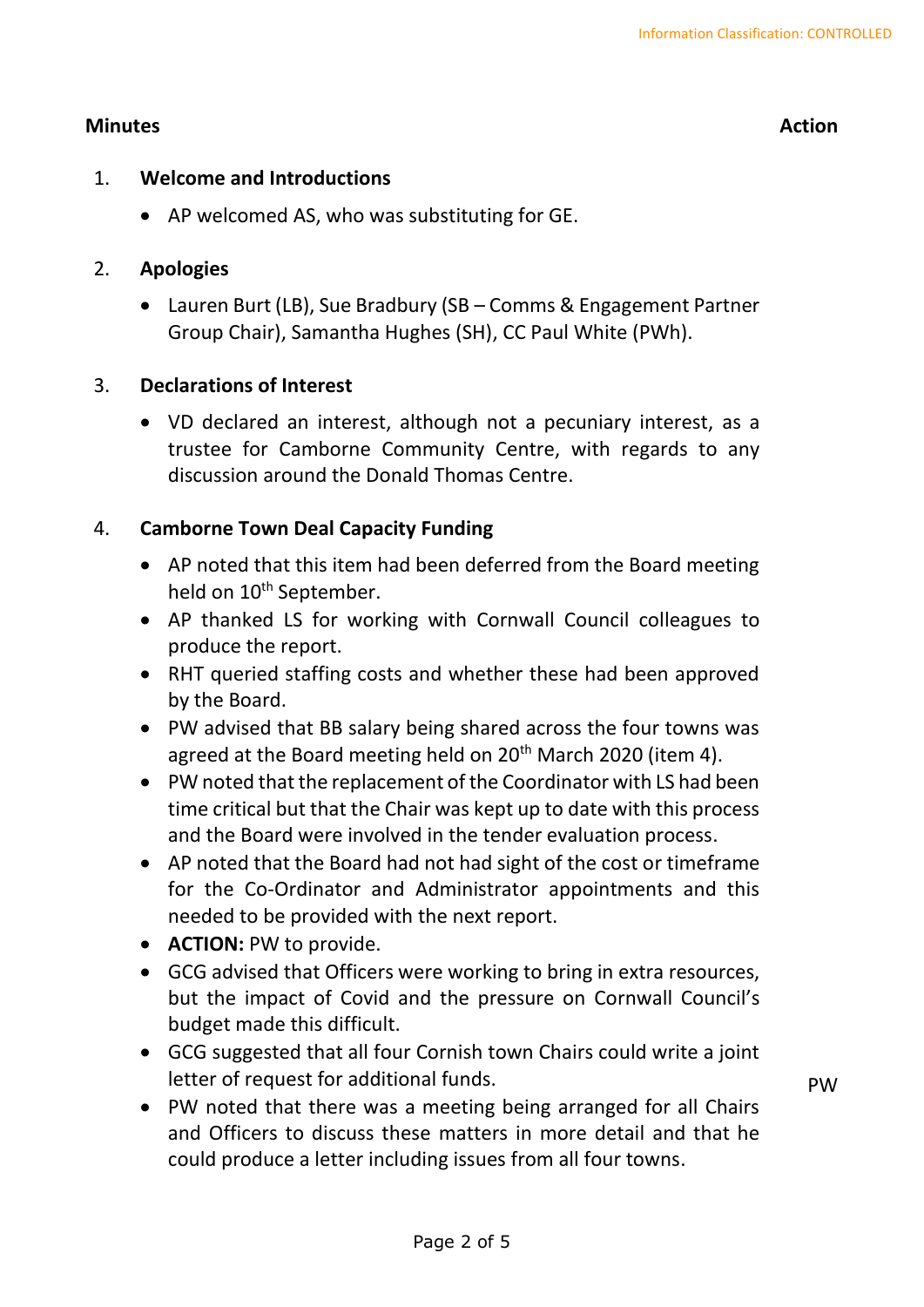- **ACTION:** following Chairs meeting, PW to produce letter regarding resource/funding issues across four Cornish towns.
- GCG noted that there were unseen resources including staff time on the Economic Growth team.
- It was noted that LS priority going forward needed to be on production of the TIP.
- CC noted that this must be a nationally recognised problem and suggested lobbying MPs.
- AS commented that he would raise the issue with GE.
- **ACTION:** AS to raise issue of funding with GE.
- AP noted that she had also raised this concern with Arup at a recent meeting.
- MB requested that committed spend and proposed spend be differentiated on the budget.

LS

 $AS/$ GE

- GCG commented that the use of an economist to appraise the economic impact of the TIP would be considered by Economic Growth.
- PW also noted discussions with David Rodda's team around BCRs which could be produced at the appropriate time.
- Members then went through the budget line by line, with the following decisions being made:
	- o £550 overspend on Arcadis commission proposed by JO, seconded by DA and agreed by the Board
	- o Up to £1,000 contribution to Deal Maker project proposed by RHT, seconded by AP and agreed by the Board, subject to the group approaching local businesses to support the initiative going forward, following initial £1,000 spend.
	- o Everest media commission Members considered this worthwhile but too costly in consideration of remaining budget. This spend was not agreed.
- Regarding the Everest Media decision, GCG advised that whilst consultation was important there were practical things for the Board to focus on and suggested that the decision around further engagement be delayed until the draft TIP had been produced and consultation be carried out within the project framework.
- AP noted that there was tariff weighting for innovation in digital engagement and we would score zero points for this if an alternative was not found.
- PW advised that he would seek advice on this and consult with Arup regarding their guidance on the consultation process.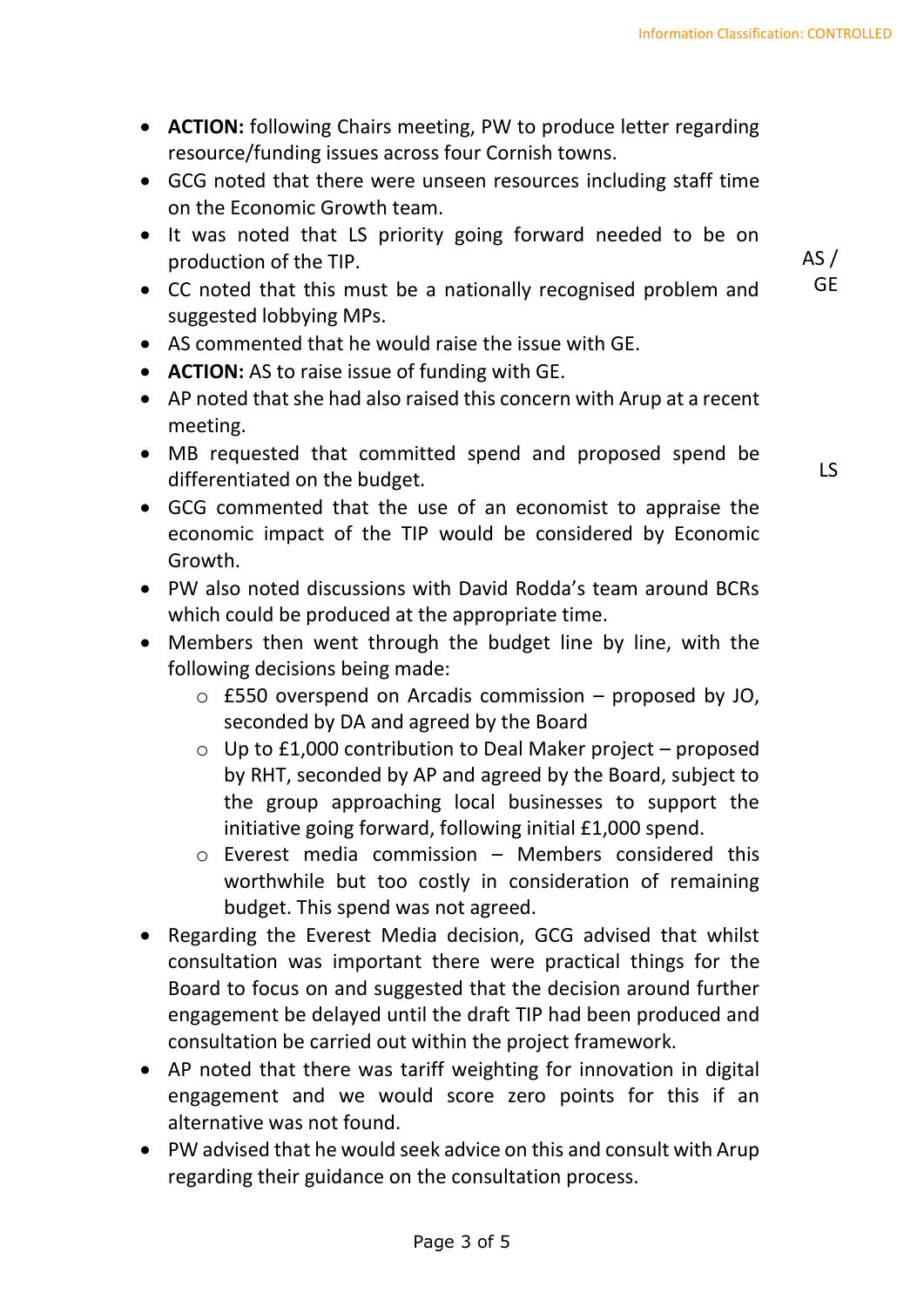MB

- **ACTION:** PW to liaise with Arup to provide further information on community engagement consultation. PW
- JO raised spending on Cycleways project and advised that this project could not commence without funding of feasibility study, costs of around £30-50k.
- MB felt that this level of detail may not be necessary for TIP and offered to engage with Transport colleagues to review this cost.
- JO and AP advised that this cost had come from Transport.
- **ACTION:** MB to liaise with Transport and keep JO updated.

### 5. **Camborne Town Deal TIP submission date**

- AP invited each member to comment in turn with their views on this issue.
- The majority of Members indicated that they were in favour of delaying to a January submission date, noting their concern over the timeline in order to produce the TIP in time for the October deadline, and feeling that a stronger TIP could be produced given the additional time.
- These Members felt that deferment to January would allow adequate time for the Board to scrutinise the TIP following its production and allow due diligence on the projects included.
- BB read the comments provided in advance by those unable to attend.
- Some Members felt that a push for October was favourable, noting that resubmission was an option if the TIP was not accepted first time, and that MHCLG provided detailed feedback on any areas that needed to be improved.
- AP wished to note concerns of delaying until January with regards to:
	- o The scheduled October Government spending review and the potential that funding could be cut;
	- o The Government negatively viewing the deferment to January;
	- o The ability of Cornwall Council to get all four TIPs through internal processes at once;
	- $\circ$  The Christmas break minimising the additional time the delay would allow;
	- o The number of days left of LS commission and more money being required to fund his contract and that his weekly hours would need to be reduced;